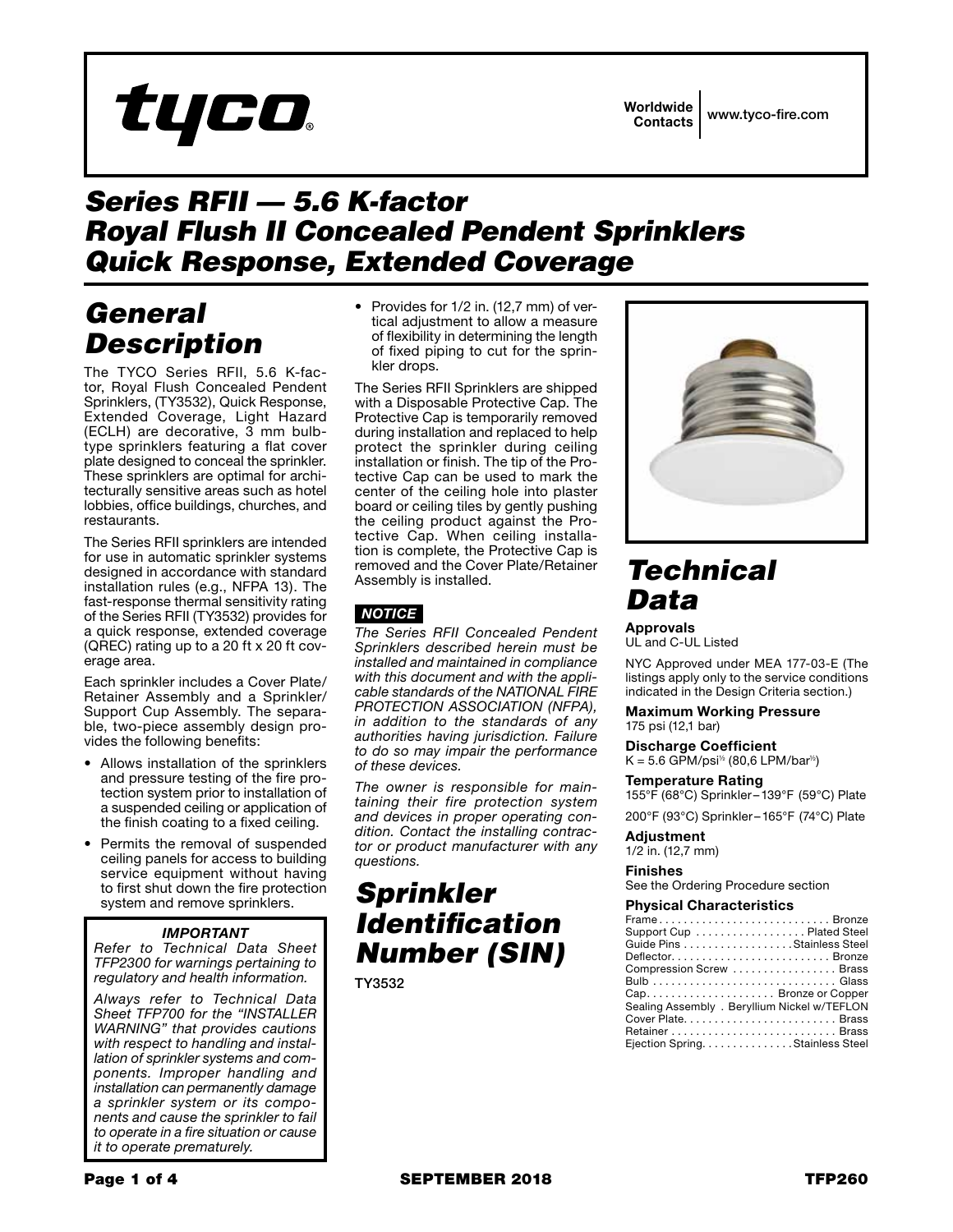# *Design Criteria*

The TYCO Series RFII, 5.6 K-factor, Royal Flush Concealed Pendent Sprinklers (TY3532) are UL and C-UL Listed for use in light hazard occupancies, using the design criteria in Table A, in addition to the requirements specified in the current NFPA 13 for extended coverage pendent sprinklers.

The Series RFII Concealed Pendent Sprinklers are only listed and approved with the Series RFII Concealed Cover Plates with a factory-applied finish.

### *NOTICE*

*Do not use the Series RFII in applications where the air pressure above the ceiling is greater than that below. Down drafts through the Sprinkler/Support Cup Assembly can delay sprinkler operation in a fire situation.*

# *Operation*

When exposed to heat from a fire, the Cover Plate, normally soldered to the Retainer at three points, falls away to expose the Sprinkler/Support Cup Assembly.

The Deflector - supported by the Guide Pins - then drops down to its operational position.

The glass bulb contains a fluid that expands when exposed to heat. When the rated temperature is reached, the fluid expands sufficiently to shatter the glass bulb, activating the sprinkler and allowing water to flow.

### *Installation*

The TYCO Series RFII, 5.6 K-factor, Royal Flush Concealed Pendent Sprinklers, (TY3532) must be installed in accordance with this section.

#### General Instructions

Do not install any bulb-type sprinkler if the bulb is cracked or there is a loss of liquid from the bulb. With the sprinkler held horizontally, a small air bubble should be present. The diameter of the air bubble is approximately 1/16 in. (1,6 mm) for the 155°F (68°C) and 3/32 in.  $(2,4 \text{ mm})$  for the 200 $\degree$ F (93 $\degree$ C) temperature ratings.

Obtain a 1/2 in. NPT sprinkler joint by applying a minimum to maximum torque of 7 to 14 lb-ft (9,5 to 19,0 N·m). Higher levels of torque can distort the sprinkler Inlet with consequent leakage or impairment of the sprinkler.



| <b>RESPONSE</b><br><b>RATING</b> | <b>SPACING</b>                                          | <b>MINIMUM</b><br><b>FLOW/PRESSURE</b>        |
|----------------------------------|---------------------------------------------------------|-----------------------------------------------|
| <b>QUICK</b>                     | 16 ft x 16 ft<br>$(4.9 \text{ m} \times 4.9 \text{ m})$ | 26.0 GPM / 21.6 PSI<br>(98,4 LPM / 1,49 BAR)  |
| <b>QUICK</b>                     | 18 ft x 18 ft<br>$(5.5 m \times 5.5 m)$                 | 33.0 GPM / 34.7 PSI<br>(124,9 LPM / 2,39 BAR) |
| <b>QUICK</b>                     | 20 ft x 20 ft<br>$(6.1 \text{ m} \times 6.1 \text{ m})$ | 40.0 GPM / 51 PSI<br>(151,4 LPM / 3,52 BAR)   |

#### *TABLE A SERIES RFII (TY3532) 155°F (68°C) AND 200°F (93°C) CONCEALED SPRINKLER HYDRAULIC DESIGN CRITERIA*

Do not attempt to compensate for insufficient adjustment in the Sprinkler by under- or over-tightening the Sprinkler/Support Cup Assembly. Re-adjust the position of the sprinkler fitting to suit.

Step 1. Install the sprinkler only in the pendent position with the centerline of the sprinkler perpendicular to the mounting surface.

**Step 2.** Remove the Protective Cap.

Step 3. With pipe thread sealant applied to the pipe threads, handtighten the sprinkler into the sprinkler fitting.

Step 4. Wrench-tighten the sprinkler using only the RFII Sprinkler Wrench shown in Figure 3. Apply the RFII Sprinkler Wrench to the Sprinkler as shown in the figure.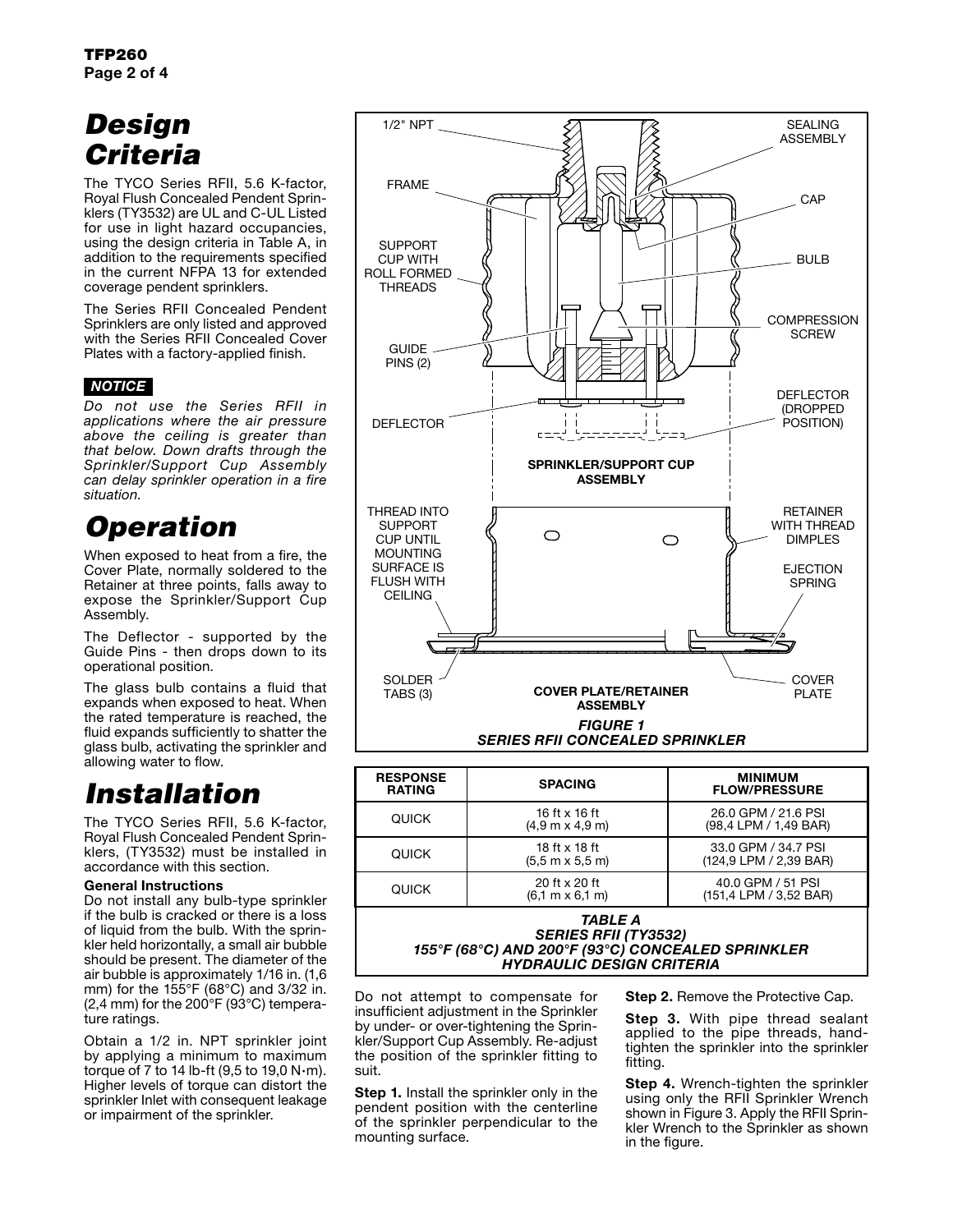





Step 5. Replace the Protective Cap by pushing it upwards until it bottoms out against the Support Cup. (Ref. Figure 4.)

The Protective Cap helps prevent damage to the Deflector and Frame Arms when installing or finishing the ceiling. You can also use it to locate the center of the clearance hole by gently pushing the ceiling material up against the center point of the Protective Cap.

### *NOTICE*

*As long as the Protective Cap remains in place, the system is considered "Out of Service".*

Step 6. After the ceiling has been completed with the 2-1/2 in. (63,5 mm) diameter clearance hole and in preparation for installing the Cover Plate/ Retainer Assembly, remove and discard the Protective Cap.

Verify that the Deflector moves up and down freely. If the Sprinkler is damaged and the Deflector does not move up and down freely, replace the entire Sprinkler. Do not attempt to modify or repair a damaged sprinkler.

Step 7. Screw on the Cover Plate/ Retainer Assembly until its flange makes contact with the ceiling. Do not continue to screw on the Cover Plate/ Retainer Assembly so that it lifts a ceiling panel out of its normal position. If you cannot engage the Cover Plate/ Retainer Assembly with the Support Cup or you cannot engage the Cover Plate/Retainer Assembly sufficiently to contact the ceiling, you must reposition the Sprinkler Fitting.